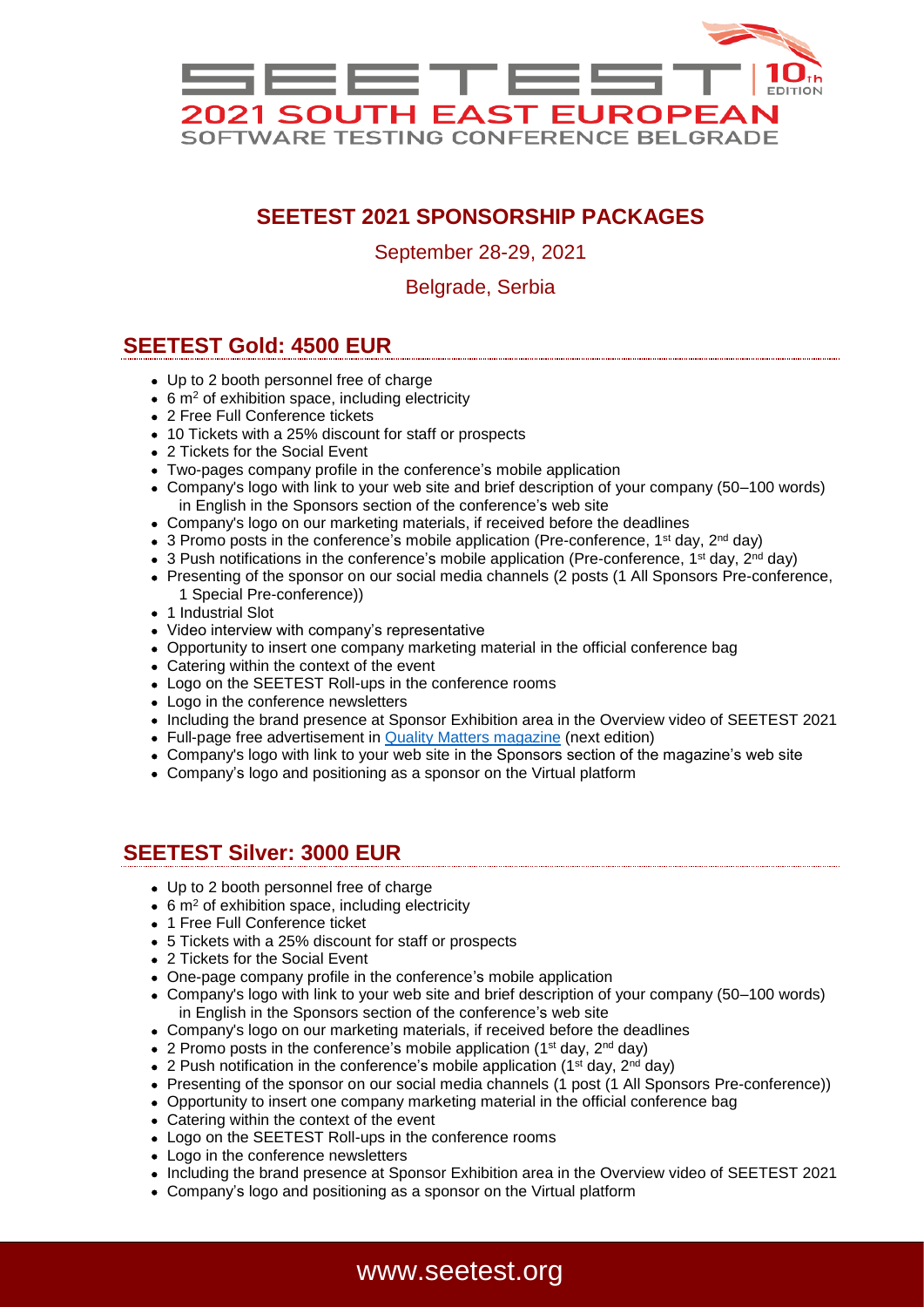

#### **SEETEST Bronze: 1500 EUR**

- Up to 1 booth personnel free of charge
- 6 m2 of exhibition space, including electricity
- 5 Tickets with a 25% discount for staff or prospects
- 1 Ticket for the Social Event
- 1/2-page company profile in the conference's mobile application
- Company's logo with link to your web site and brief description of your company (50–100 words) in English in the Sponsors section of the conference's web site
- Company's logo on our marketing materials, if received before the deadlines
- 1 Promo post in the conference's mobile application (1st day or 2nd day)
- 1 Push notifications in the conference's mobile application (1st day or 2nd day)
- Presenting of the sponsor on our social media channels (1 post (1 All Sponsors Pre-conference))
- Opportunity to insert one company marketing material in the official conference bag
- Catering within the context of the event
- Logo on the SEETEST Roll-ups in the conference rooms
- Logo in the conference newsletters
- Including the brand presence at Sponsor Exhibition area in the Overview video of SEETEST 2021
- Company's logo and positioning as a sponsor on the Virtual platform

### **Digital Sponsor: 1500 EUR**

- 3 Free Virtual Full Conference tickets
- 2 Tickets with a 25% discount for staff or prospects
- 1/2-page company profile in the conference's mobile application
- Company's logo with link to your web site and brief description of your company (50–100 words) in English in the Sponsors section of the conference's web site
- Company's logo on our marketing materials, if received before the deadlines
- 1 Promo post in the conference's mobile application ( $1<sup>st</sup>$  day or  $2<sup>nd</sup>$  day)
- 1 Push notification in the conference's mobile application (1<sup>st</sup> day or  $2^{nd}$  day)
- Presenting of the sponsor on our social media channels (2 posts (1 All Sponsors Pre-conference, 1 Special Pre-conference))
- Logo on the SEETEST Roll-ups in the conference rooms
- Logo in the conference newsletter
- Company's logo and positioning as a sponsor on the Virtual platform

## **SEETEST Refreshments Sponsoring (Lunch and Coffee Breaks): 1500 EUR per day**

- Announcement (company's logo, "sponsored by", text, contact, etc.) on place cards on the tables and next to the buffet
- Place your own merchandise articles on the tables
- Company's logo in the conference program
- Logo in the conference newsletters

# www.seetest.org